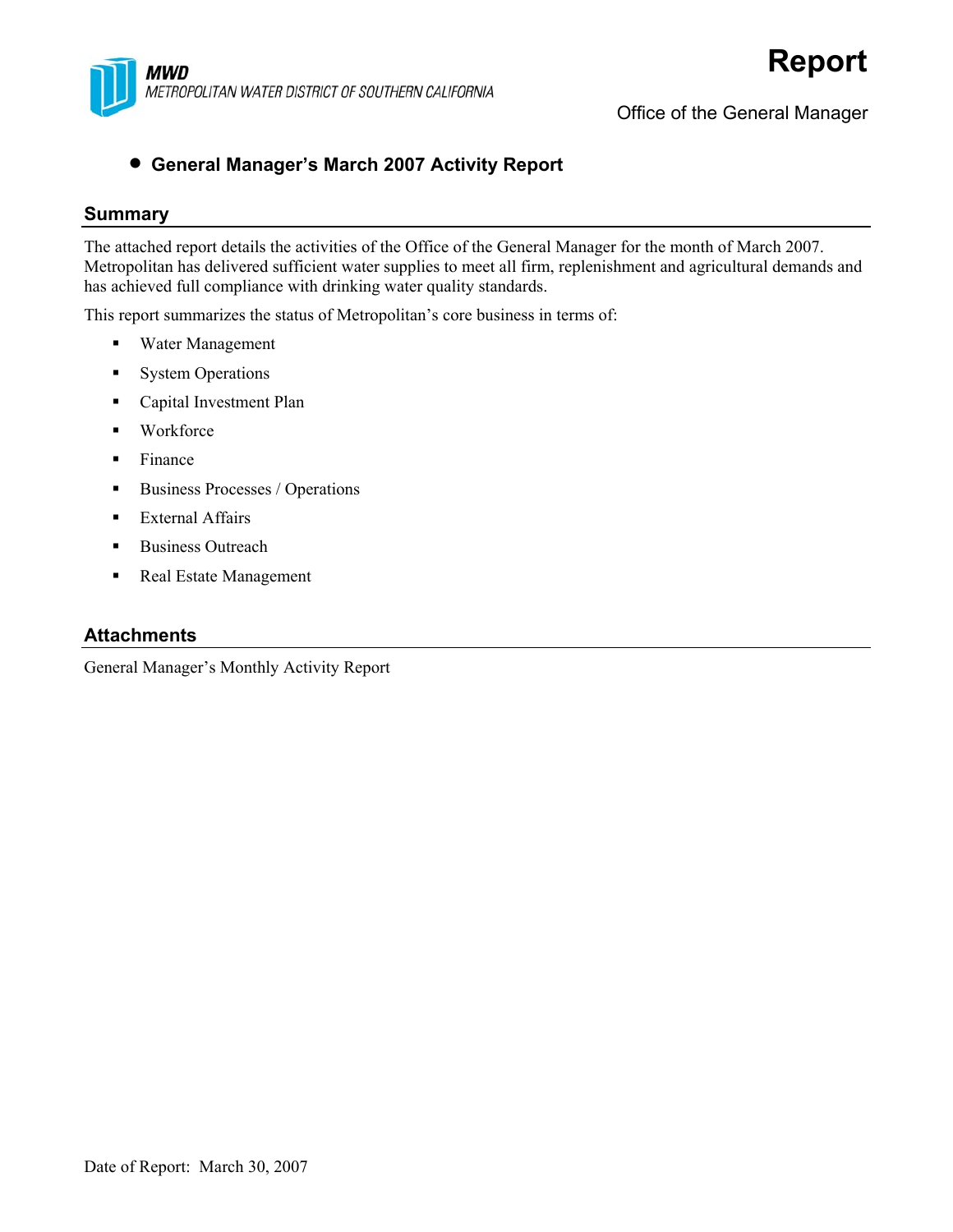

# Water Management

### Colorado River

#### **Reservoir Storage**

|                    | 3/18/07<br><b>Storage</b> | <b>Percent of</b><br>Capacity |
|--------------------|---------------------------|-------------------------------|
| <b>Lake Powell</b> | 11.5 MAF                  | 47%                           |
| Lake Mead          | 14.1 MAF                  | 55%                           |

#### **Basin States Meet to Develop Preferred Alternative**

In response to Reclamation's Draft Environmental Impact Reports for the development of shortage guidelines, the Colorado River Basin States met throughout March to develop a preferred alternative to submit to Reclamation during the formal comment period. The states have until April 30 to submit their recommended alternative, which will refine the preliminary proposal the states sent to the Secretary of the Interior in February 2006. The final proposal will have more detail and include specific water management projects, including the specific terms under which Metropolitan will be able to store and recover water from Lake Mead.

#### **Lower Basin States Execute Weather Modification Funding Agreement**

During March, the Lower Basin States executed an agreement to increase funding for the Upper Basin weather modification programs. Under the agreement, the three Lower Basin states paid \$131,000 to expand the existing cloud seeding programs in Colorado, Utah, and Wyoming. California's share of the total was \$44,000 and was paid by the Six Agency Committee that supports the Colorado River Board.

#### **Lake Perris**

System Operations used Lake Perris to support San Diego Canal demands during the scheduled Colorado River Aqueduct shutdown (March 6 - 27).

### State Water Project

| As of 3/18/07               | <b>Storage</b><br><b>To-Date</b> | <b>Percent of</b><br>Capacity |
|-----------------------------|----------------------------------|-------------------------------|
| <b>Lake Oroville</b>        | 3.0 MAF                          | 86%                           |
| <b>San Luis Reservoir</b>   | 1.8 MAF                          | 90%                           |
| <b>San Luis State Share</b> | 1 1 MAF                          | 100%                          |

#### **Delta Vision**

The meeting of the Delta Vision Stakeholder Panel was held on March 5 and 6. General Manager Jeffrey Kightlinger was appointed by the Governor to participate on this 41 member panel of stakeholders to represent water supply interests in the Delta. As the panel meets and subsequent topics are discussed, information will be reported to the Board.

#### **CESA Ruling**

On March 23, 2007, the Superior Court of Alameda County ruled against the California Department of Water Resources stating that they did not have the appropriate authorization from the California Department of Fish and Game for the "take" of endangered species under the California Endangered Species Act. The order, which could have serious implications on the SWP system, was stayed for 60 days while DWR is allowed to either pursue further legal action or provide the required authorization.

Metropolitan's current estimate of SWP supplies does not reflect this most recent course of events. Staff is actively working with DWR and DFG to ensure prompt resolution of this matter and will be providing further updates to the Board as events develop.

#### **Delta Levees Emergency Preparedness**

Hydrodynamic and emergency response and repair model runs on emergency preparedness concepts are being completed. Emergency preparedness plan will be based on a past event strategy of stock piling materials and supplies and building necessary infrastructure for closing channels adjacent to Victoria Canal and Middle River, and closures at Sutter and Steamboat Slough to divert Sacramento flows via Delta Cross Channel and Georgiana Slough to the central Delta. Staff worked on refining model runs and conceptual design work to assess the time and cost to restore a freshwater pathway to the export pumps.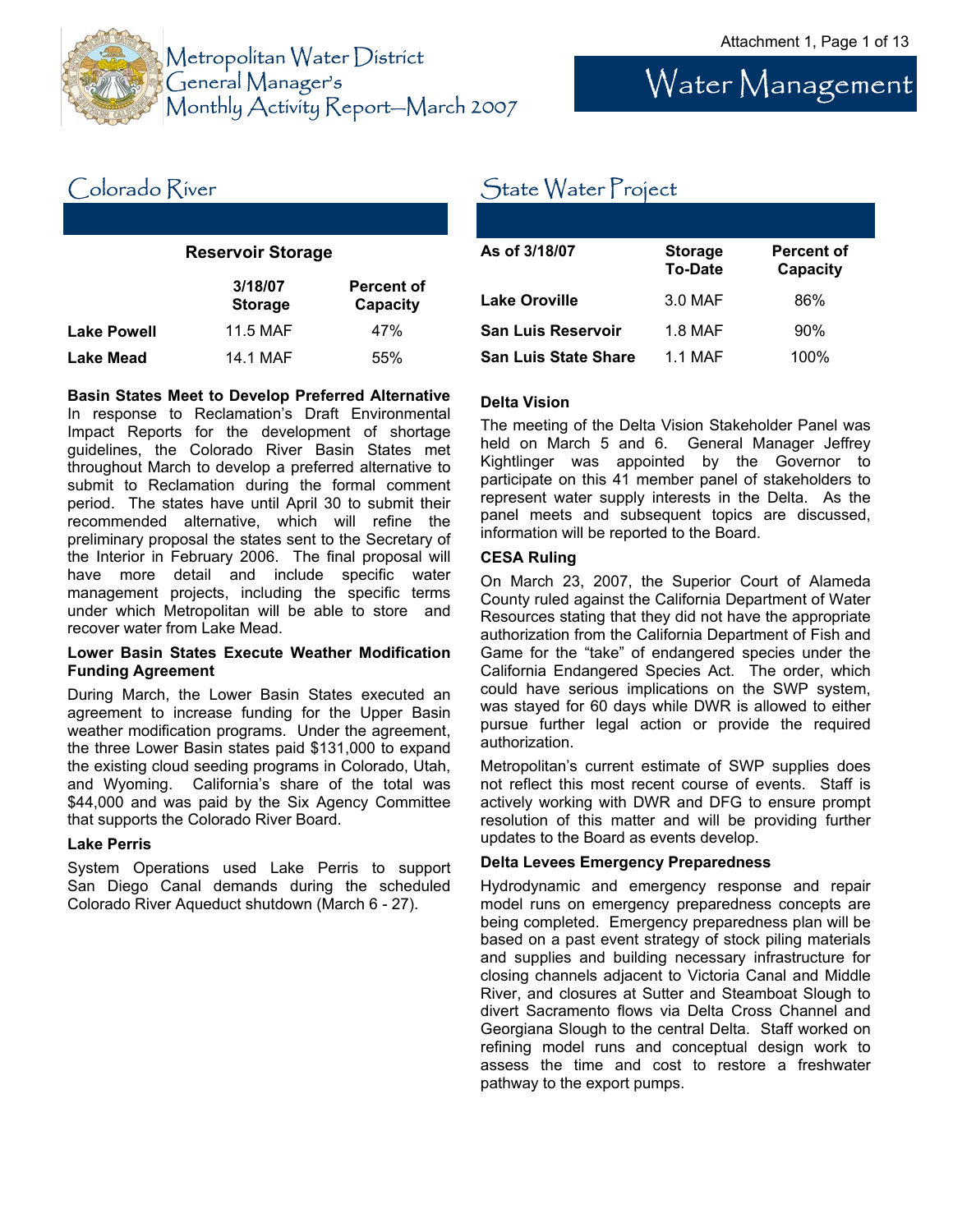

# Water Management

### State Water Project

#### **New Policy on Recycled Water**

In March, staff made oral comments at a State Water Resources Control Board workshop on whether the Board should adopt a new Policy on recycled water. Staff's comments were in favor of the Board adopting a Policy that strongly support recycled water as a valuable resource to the state. Further staff commented that the Policy should be highly deferential to Department of Public Health requirements when dealing with protection of human health while recycled water should be able to use assimilative capacity in groundwater basins when it exists within local basin management plan limits. Staff also commented that the Board should consider an approach to review and permitting of recycled water projects based on risk and proposed uses of recycled water.

#### Conservation

**California Public Utilities Commission Workshop (CPUC)** In late February and early March, staff participated in four daylong workshops with CPUC to help shape a potential water-energy conservation pilot program. If approved by the CPUC, local investor-owned energy utilities would begin a yearlong pilot program co-funding water conservation measures in recognition of the energy savings from reduced pumping, treatment, distribution, and waste disposal. There will be at least one more daylong workshop with the CPUC before they are expected to vote on the pilot this spring.

#### **New Program Incentives**

In consultation with member and retail agencies over the last six months, Metropolitan identified new conservation devices for Metropolitan funding and administrative refinements to existing programs to achieve significant water savings. These improvements, which would help achieve regional water supply reliability and meet Integrated Water Resources Plan targets, will be presented to the Board for consideration in June 2007.

#### Conservation

#### **Commercial Rebate Program Changes**

Rebates for plumbing fixtures in multi-family units including apartments and condominiums are now available through Metropolitan's regional commercial program. This change will allow for more streamlined participation by owners and provide one-stop shopping for indoor and outdoor water conservation retrofits through a regional vendor approach. The underlying rationale for the change is that apartment and condominium owners make purchase decisions for an entire building similar to commercial property owners. Previously, rebates for plumbing fixtures in multi-family units were offered through each respective member agency.

#### **Partnership**

Metropolitan joined EPA WaterSense Conservation Program, which will give Metropolitan a voice in the development of national labeling standards and clarify product/vendor certification.

#### **California Friendly®**

Metropolitan's California Friendly® program and bewaterwise.com Web site were prominently featured in a Los Angeles magazine story about how to practice "green" initiatives at homes and businesses.

A California Friendly Model Home application was submitted with Calleguas Municipal Water District by Shea Homes for a development in Newbury Park. It will be Metropolitan's first California Friendly project in the Calleguas Municipal Water District service area. California Friendly Models are scheduled to open in early 2008.

On March 24 and 31, staff worked with Upper San Gabriel Valley Municipal Water District and the city of Santa Monica to promote two smart sprinkler controller swaps.

### **Desalination**

#### **UCLA Tour**

Staff organized a member agency tour of UCLA's research laboratories, which are investigating nanotechnology membranes that could reduce desalination costs and energy requirements.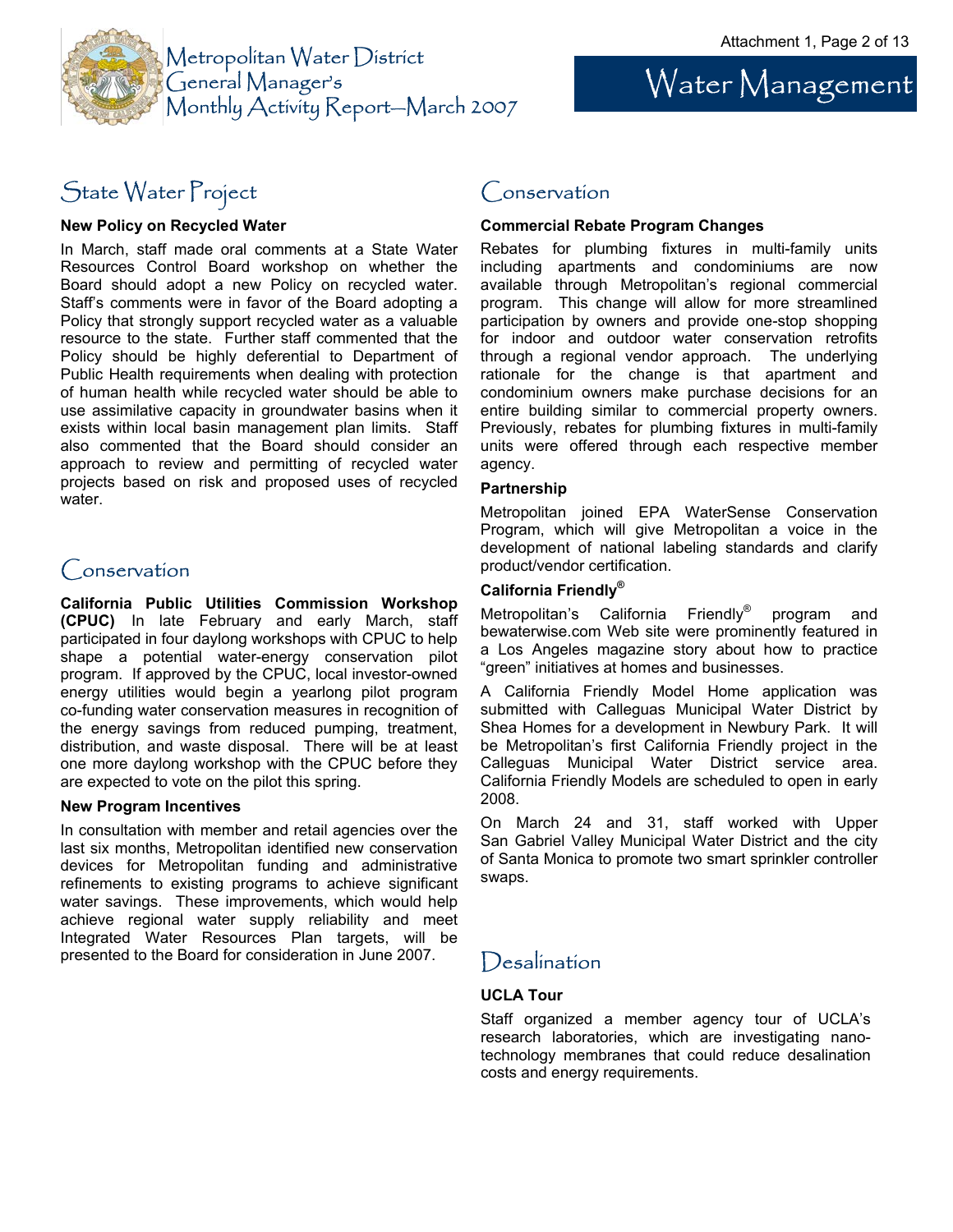





### Water Demands

Water Sales Cash Year (May-April)

| 2,161,853 AF Current Projection |
|---------------------------------|
| 2,108,060 AF Budget Projection  |
| 53,793 AF Difference            |

### System Operations

For March, estimated deliveries are 178,000 acre-feet, of which 141,000 acre-feet is State Water Project. During the Colorado River Aqueduct shutdown (March 6 - 27), 20,700 acre-feet of water was drafted from DVL by using up to five generators, and 17,800 acre-feet from Lake Perris to meet Lake Skinner demands. The Inland Feeder/San Bernardino Valley MWD intertie delivered 12,200 AF of State Water Project to Diamond Valley Lake. System Operations made the necessary system configuration changes to support four pipeline or plant shutdowns and two reduced flow outages to the Diemer and Weymouth treatment plants.

### Sales/Deliveries

| March Sales Projection   | 163,000 AF   |
|--------------------------|--------------|
| March Deliver Projection | 180,000 AF * |

**\*** excludes Desert Water / Coachella Valley

### Treatment Plants

Three treatment plants were shut down or operated at a reduced flow capacity in March. The Jensen treatment plant operated under a reduced flow condition from March 4 - 12 to complete chemical injector work that was deferred from January because of member agency demands. The Weymouth treatment plant operated at a reduced flow from March 18 - 23 to make improvements to a filter backwash sump for one-half of the plant. Finally, the Diemer treatment plant was shut down from March 25 - 31 to tie-in a new portion of the influent conduit as part of the preparations for installing ozone.

### Distribution and Storage (As of 3/29/07)

|              | <b>Current Storage</b> | End of Month Forecast |
|--------------|------------------------|-----------------------|
| Lake Mathews | 122,400 AF             | 125,600 AF            |
| Lake Skinner | 37.400 AF              | 39,000 AF             |
| DVL          | 727,500 AF             | 743,700 AF            |

### Replenishment

All replenishment deliveries, including State Water Project water, Colorado River Water and blends of the two, remain available subject to system capacity and availability of groundwater spreading facilities. The following replenishment and conjunctive-use deliveries continue:

|         | Agency               | <b>Connection</b>      | <b>CFS</b> |
|---------|----------------------|------------------------|------------|
|         |                      | <b>Replenishment</b>   |            |
|         | <b>Central Basin</b> | CenB-28                | 120        |
|         | <b>MWDOC</b>         | OC-11                  | 50         |
| Direct  | Eastern MWD          | EM-14                  | 22         |
|         | Foothill             | FM-01 (Injection)      | 1          |
| In-lieu | Long Beach           | LB-08                  | 8          |
|         | West Basin           | WB-04                  | 2          |
|         |                      | <b>Conjunctive Use</b> |            |
| Direct  | Calleguas            | CA-02                  | 14         |
|         |                      |                        |            |
|         | <b>MWDOC</b>         | CM-8/11/OC-44B         | 20         |
| In-lieu | <b>Three Valleys</b> | PM-15                  | 10         |
|         | Calleguas            | CA-02                  |            |
|         | Foothill             | <b>FM-01</b>           | 1          |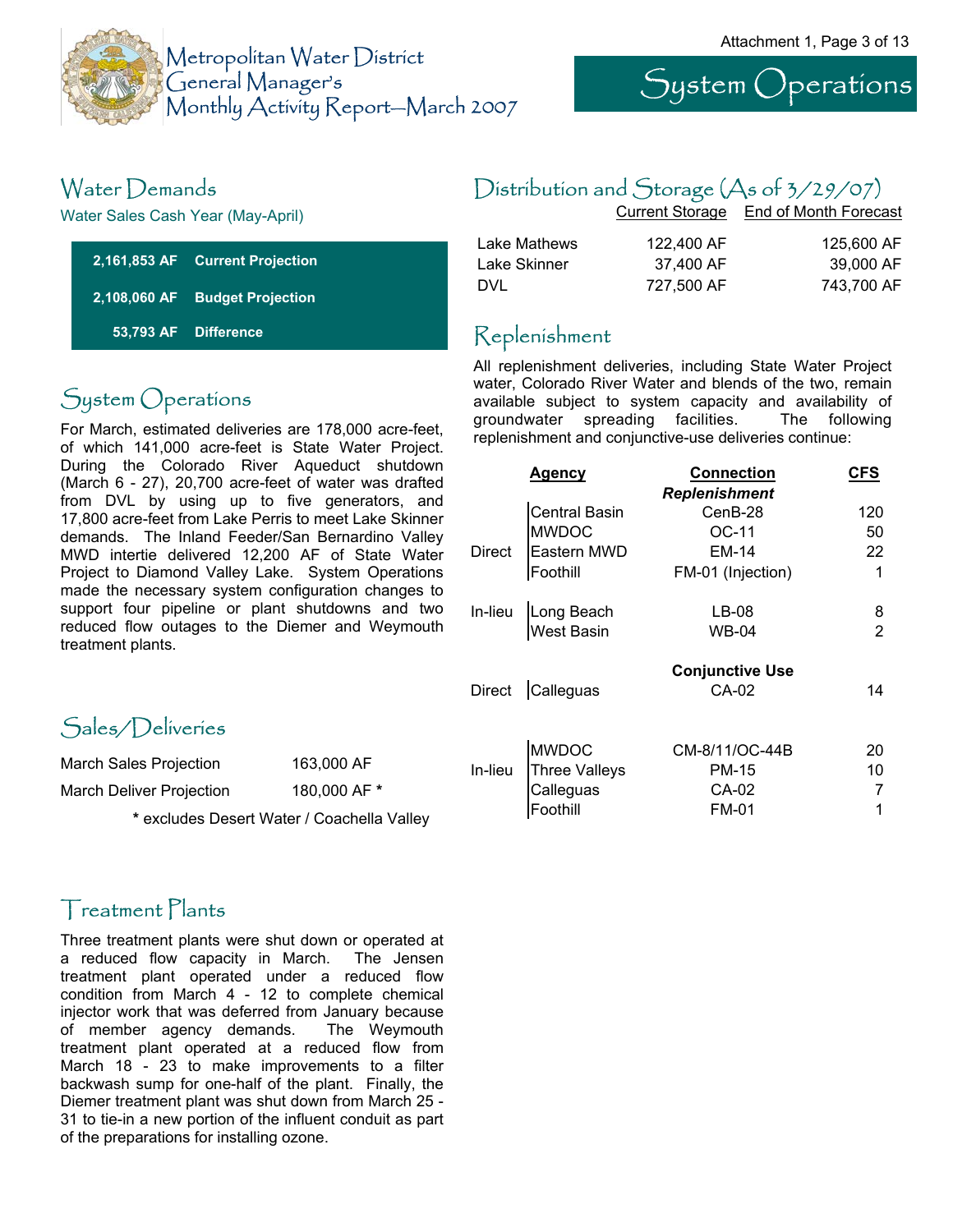



### System Maintenance / Shutdowns

The San Diego Pipelines Nos. 3 and 5 were shut down from March 4 - 15. This shutdown was requested by the San Diego County Water Authority to perform work on its system. Metropolitan took advantage of the shutdown to perform our own maintenance work. The Colorado River Aqueduct was shut down from March 6 - 27 to change out cast iron flanges to stainless steel, repair leaks in the Freda Siphon, and to rehabilitate two radial gates. The Santiago Lateral was shut down from March 19 - 23, and was finished one-day ahead of schedule. This shutdown allowed Metropolitan to change out a leaking valve. The Orange County Feeder needed to be relocated to accommodate the Alameda Corridor East Project, in the city of Walnut. This shutdown occurred from March 18 - 24.



**New valve on Santiago Lateral.** 



**Radial gate removal on CRA.** 



**Radial gate rehabilitation on CRA.** 

#### Power Management

On March 14, staff met with representatives from the Yuma area irrigation districts, Bureau of Reclamation, and the Western Area Power Administration to discuss the arrangements for the Yuma parties to provide the power necessary to move water for the San Luis Rey Indian Tribe through the Colorado River Aqueduct.

Staff met with representatives from Southern California municipal power utilities to discuss terms and conditions for a possible purchase of the power from Metropolitan's Phases I through IV small hydro generators. The power from these generators is presently sold under contract to Southern California Edison, and the contract expires October 2008.

On March 7, staff met with Al Fohrer, Chief Executive Officer of Southern California Edison and some of his staff, to discuss progress on a number of issues of common concern. This meeting was a follow-up to previous meetings dealing with electrical service problems at several of Metropolitan's treatment plants.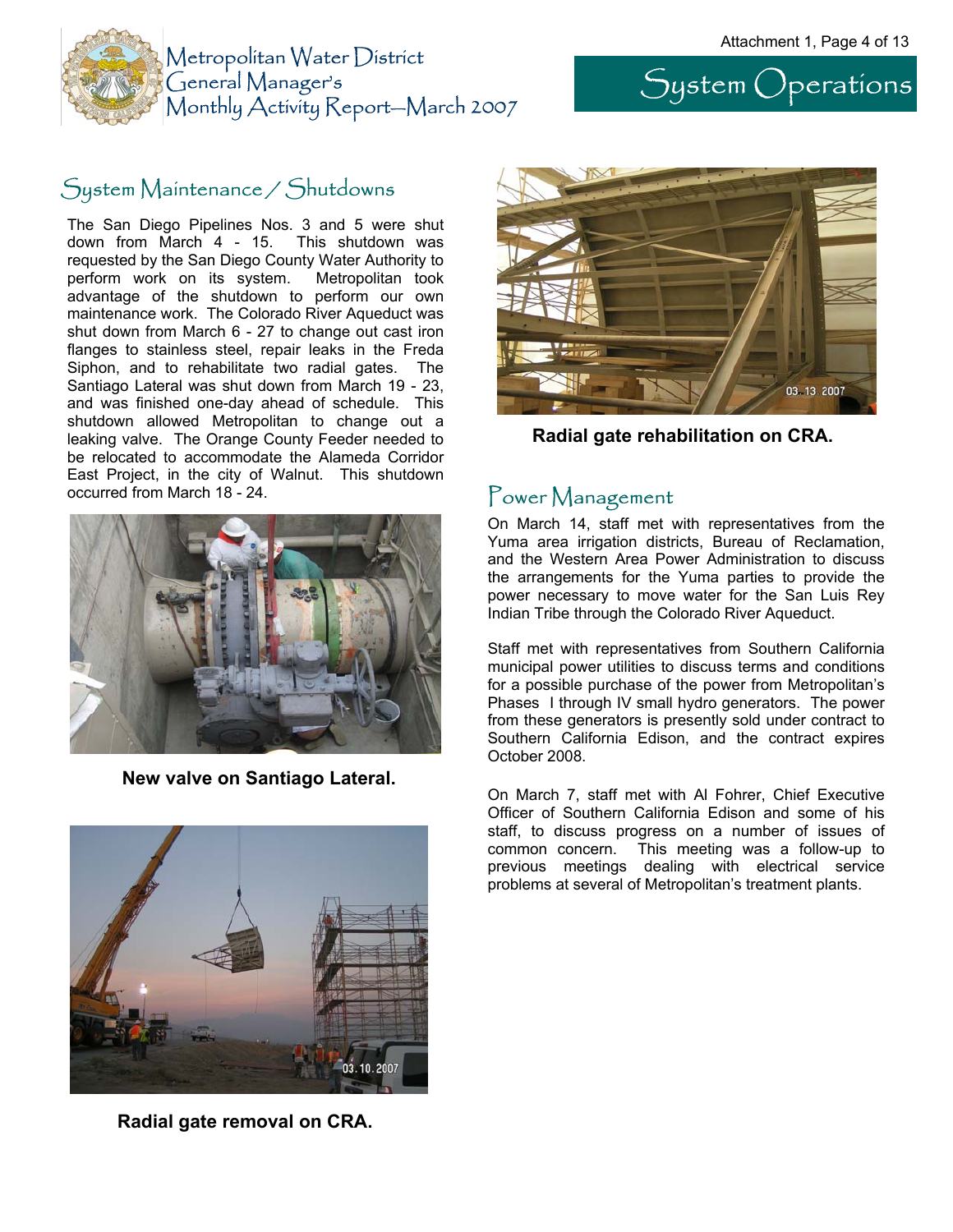



### Quagga Mussels

Water Quality staff and shutdown inspectors have completed their survey of the Colorado River Aqueduct. The aqueduct shutdown provided an excellent opportunity for more intensive inspections and for control of mussels by drying out a significant portion of surfaces in the aqueduct. Quagga mussels in low density were found up to within 20 miles west of Copper Basin. No mussels were found on siphons, sand traps and pumping station reservoirs west of mile 20. Staff is planning to chlorinate the aqueduct at nine locations during the re-start of water flows to control for small or very young mussels that may have been missed during the inspections. Ongoing control efforts will be monitored and adjusted as necessary to prevent the spread of mussels. Staff continues to work with federal, state and other agencies on developing long-term strategy for eradication and/or control of mussels.

### Fluoridation

Metropolitan's drinking water fluoridation program was scheduled to go online on October 1, 2007. Member agency outreach activities include: briefings and targeted training for member agencies and sub-agencies will take place up to the planned online date. Outreach materials will be available for all agencies approximately three months prior to the online date. Review of new date on fluoride will be provided to the Board during the summer timeframe.

### Facility Planning

Integrated Area Studies were launched for the Rialto and West Valley areas during March. These studies are aimed at refining the demand projections and assessments of the need and timing for new facilities and/or improvements to the Rialto Pipeline and West Valley Feeders 1 and 2. Work also continues on the evaluation of member agency project proposals for meeting demands in the Mills and Skinner service areas. Staff will assemble several portfolios of projects for discussion and refinement in an upcoming Riverside/San Diego workshop. Staff is also preparing detailed material to facilitate continued policy discussions on service connections and potable-to-treated water pump-in proposals at the April 19, 2007 Joint Integrated Area Studies meeting with the Member Agencies.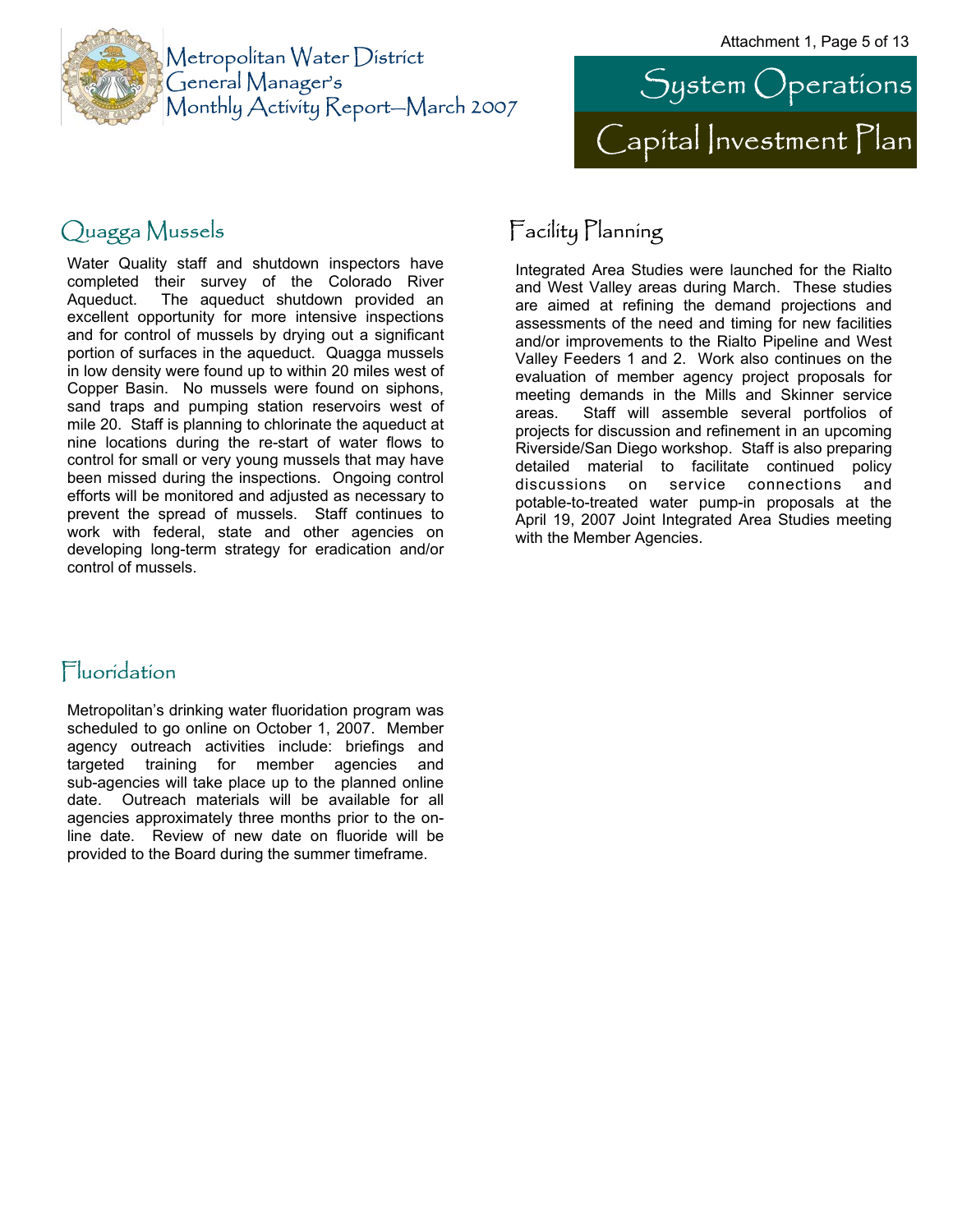



- − Ongoing Contracts 26 construction contracts and five-related procurement contracts were ongoing through February. The total bid amount of the 26 construction contracts in progress is over \$1.039 billion.
- March Payments Over \$31 million in contract payments were made for construction performed in the month of February. Over \$14 million were related to work at the Skinner plant, including the ongoing construction of ozonation facilities, the 110-mgd Module 7, and the upgraded chemical system modifications. Over \$5 million were related to work at the Diemer plant, including the ongoing construction of the vehicle maintenance center, the plant maintenance facilities, the rehabilitation of the filter surface wash headers, the chemical system upgrade and the south slope stabilization work. Over \$1.5 million was related to Rialto pipeline Improvements, and \$1.2 million to the chemical system upgrades at the Mills plant.
- Major Contracts Through March 24, the Inland Feeder, Arrowhead East Tunnel mining effort has advanced a total of 16,770 feet, which is 75 percent of the tunnel length. At the Arrowhead West Tunnel, the mining effort has advanced a total of 9,940 feet, which is 50 percent of the tunnel length.
- Other Contracts At the Skinner plant, the Module 7 construction is 99 percent complete, and ozone facility construction is 45 percent complete. At the Diemer plant, the new plant maintenance facility is 99 percent complete. The vehicle maintenance facility at Diemer is 89 percent complete and the south slope stabilization construction is approximately 42 percent complete with a scheduled completion date of February 2008. At the Weymouth plant, final design of the new ozone facilities is nearing completion and the construction project is planned to be advertised for bids in April 2007.
- − Awarded Contracts In March, the Board appropriated a total of \$5.1 million in capital funds for (1) construction of Phase II of the Weymouth Perimeter Improvements; (2) Union Station Headquarters Technology Upgrades and; (3) Upgrade of PeopleSoft HR/payroll and PeopleSoft development software to version 8.9.

### Summary **Profile on CIP Program**

#### **Diemer Water Treatment Plant Oxidation Retrofit Program :**

The Oxidation Retrofit Program was established to reduce the level of disinfection by-products in the finished water at all five of Metropolitan's treatment plants in order to meet state and federal drinking water regulations and to remove blend or plant capacity restrictions at the three blend plants.

#### **Recent activities at Diemer include the following:**

- − A Diemer plant shutdown took place on March 25, and ended on March 31. The primary purpose was to reroute the 144-inch plant influent line for seismic reliability and provide a future tie-in point for the Oxidation Retrofit Program Contactors.
- In preparing the site for the upcoming ozone system, support facilities are being relocated and the south slope stabilization project is underway. Construction of the new Plant Maintenance Facilities is essentially complete with the contractor now performing punch list items. Construction of the Vehicle Maintenance Center is approximately 88 percent complete. Construction of Phase I of the Chemical Tank Farm Improvements for the ORP is approximately 92 percent complete. The south slope stabilization construction work will be approximately 40 percent complete by the end of March 2007 with the successful completion of the plant shutdown and influent piping tie-in. The slope stabilization project is scheduled to be complete by March 2008. Final design of the ozone facilities is approximately 88 percent complete.



**New Diemer plant inlet conduit**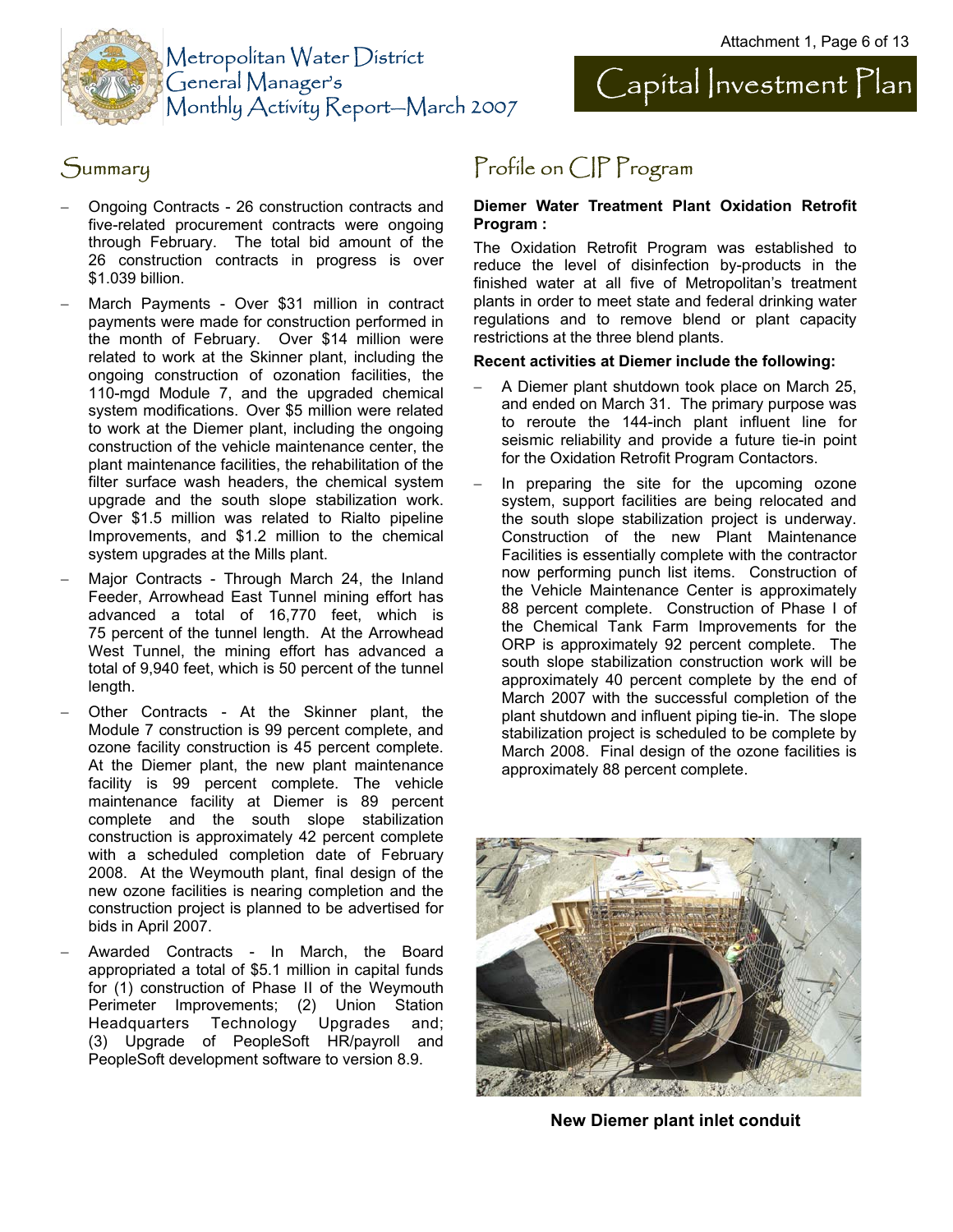

### Health Benefits Advisory Committee

The Health Benefits Advisory Committees met on March 20. ABD Insurance and Financial Services presented an overview of healthcare issues, causes of the healthcare crisis, healthcare inflationary trends, healthcare benefit trends, overview of California public sector retiree healthcare costs, Government Accounting Standards Board statements and current healthcare reform proposals (federal and state).

ABD Insurance and Financial Services will conduct meetings with the individual bargaining units in April. The Health Benefits Advisory Committees will meet again as a whole in May.

#### Recruitment

There are currently 12 recruitments being handled by PeopleFilter for the Short-Term Recruiting and Talent Acquisition (STRATA) Pilot Program. Seventeen new hires started employment at Metropolitan in March. Thirty job announcements were posted during the month bringing the total positions in recruitment to 187.

### Training

Water System Operations held Boot Camp Reunions and 120 managers attended and shared success stories of initiatives implemented since Boot Camp (May/June 2006). They also learned about Ken Blanchard's Situational Leadership model, a system of providing positive and negative consequences for job performance, and about motivating veteran employees and sustaining the enthusiasm of new employees.

### Classification / Compensation

#### **American Federation of State, County and Municipal Employees**

Metropolitan and AFSCME have an agreed upon Project Plan for the unit-wide Classification and Compensation Study, and are proceeding on schedule. As agreed by Metropolitan and AFSCME, Human Resources will not process any individual job audit requests from AFSCME employees as the study progresses, an estimated 18 months.

AFSCME is reviewing a separate set of draft Job Descriptions and salary survey data for the Operations & Maintenance job family. The O&M Study was initiated prior to and should be implemented well in advance of the unit-wide study.

#### **Association of Confidential Employees**

Metropolitan and ACE are making progress towards completing a unit-wide Classification and Compensation Study. The goal is to complete and implement the study by summer 2007.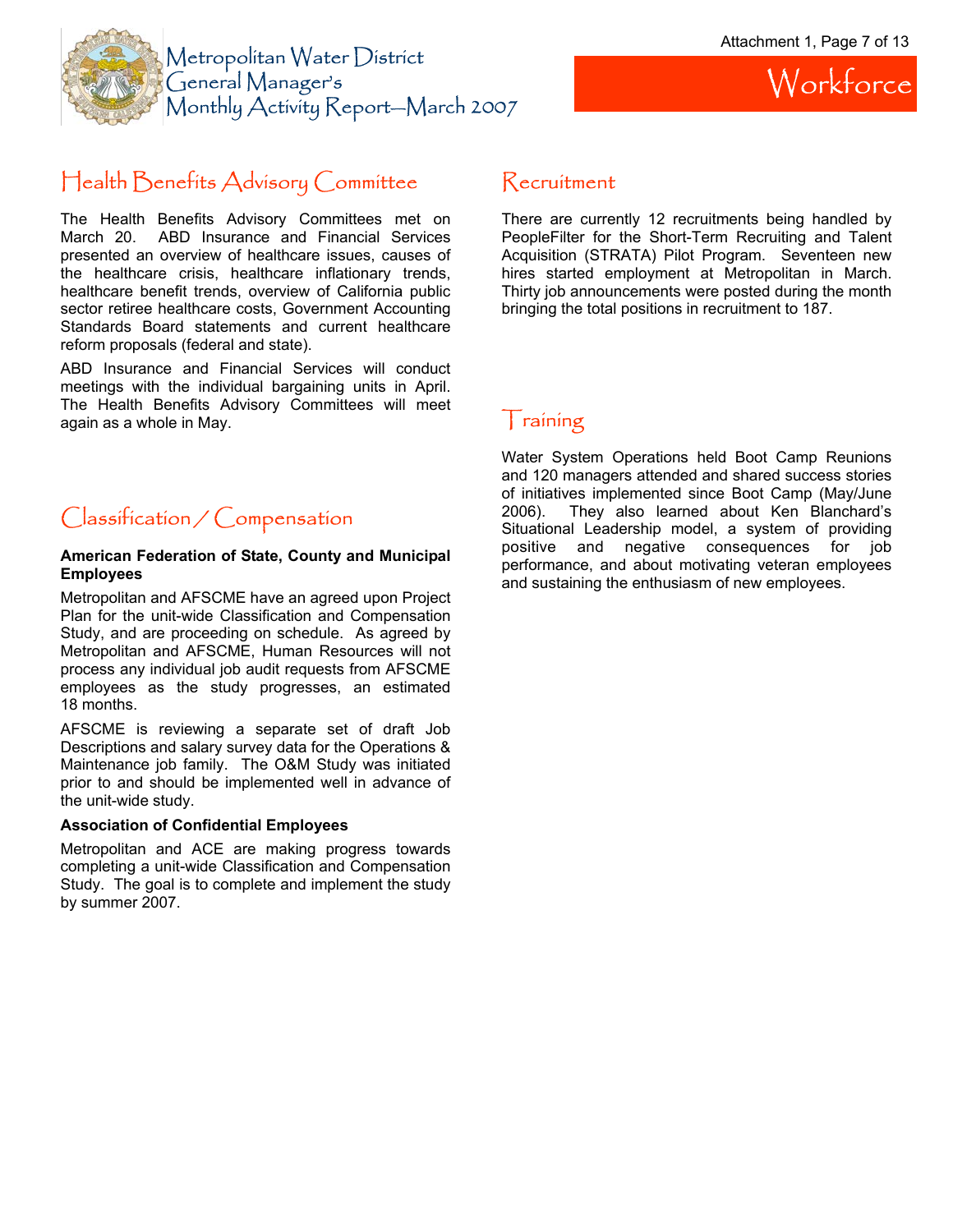As of January 31, 2006

 $\tilde{}$ ínance





Excludes Bond Construction and Other Trust Funds Activity Excludes Bond Construction and Other Trust Funds Activity









#### **Summary Financial Statistics**

| <b>Target</b> | Actual        |
|---------------|---------------|
| 1.20x         | 1.25x         |
| 2.00 x        | 1.78 x        |
| $100.0\%$     | 66.9%         |
|               |               |
| <b>Target</b> | <b>Actual</b> |
| Aa2           | Aa2           |
| AΑ            | $AA+$         |
| AΑ            | ΔΔ+           |
|               |               |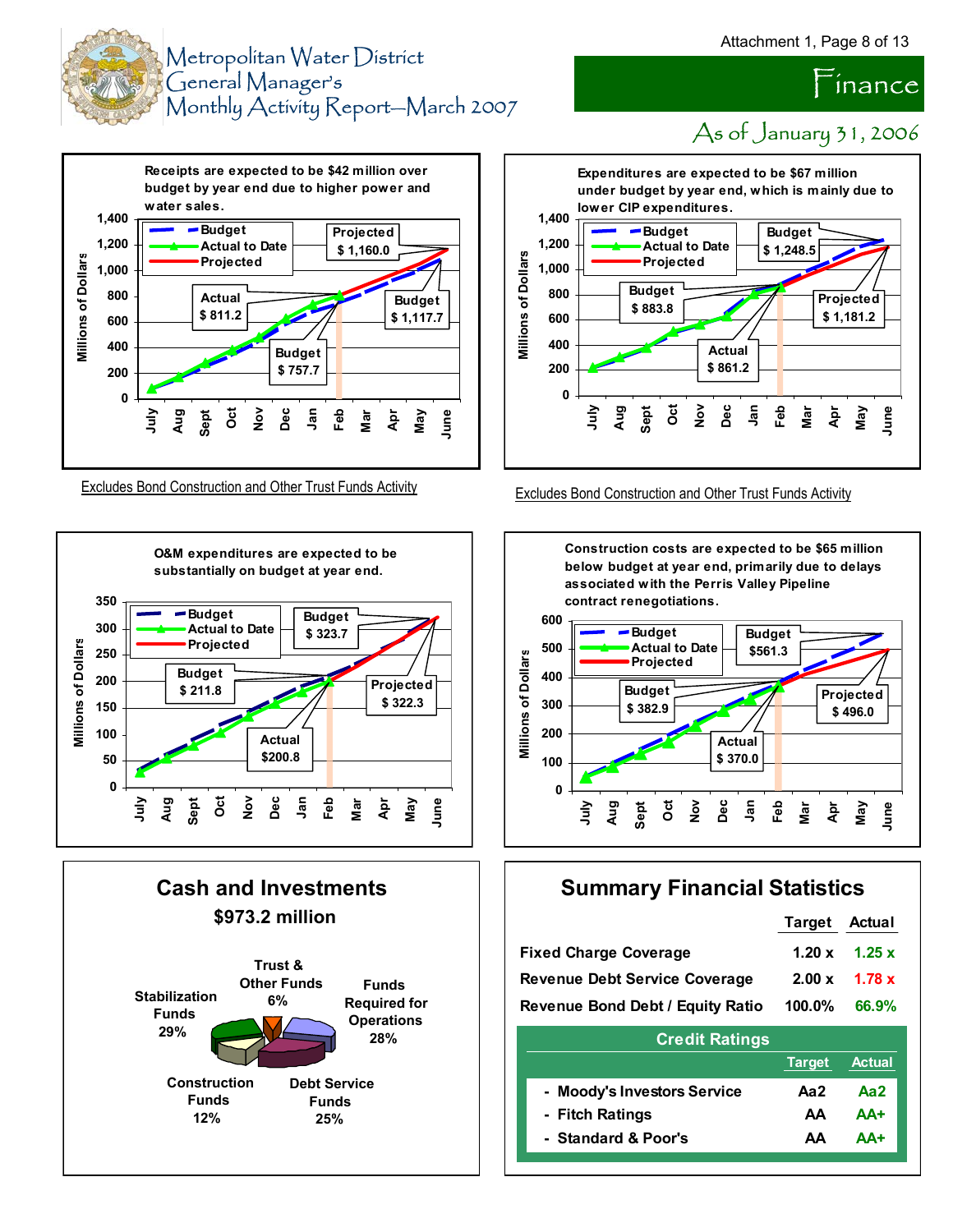

# Business Processes/ Operations

### In-house Video Production

#### **A Picture is Worth a Thousand Words**

Metropolitan videographers Ken McSpadden and Mark Erickson, along with staff writer Debra Sass worked closely with the General Manager and others to create a video semiannual report on Metropolitan activities. The video was made available to employees with access via the Intramet. Copies of the DVD are available to employees who wish to share Metropolitan's accomplishments with family and friends. Due to the positive response, the General Manager will continue to provide video reports to supplement written reports.



**Photo from Video: General Manager, Jeff Kightlinger, closing the Semiannual Business Plan Update video with his thoughts on Metropolitan's priorities and challenges for the remainder of this fiscal year.** 



**Photo from Video: Fourth year apprentice, Rick Runyan, performing lathe operations training during his "6th Period" Machine Shop Operations training.** 

### **Security**

Oversaw final contractor installation of fiber optic communications line at Copper Basin to enable card readers and video surveillance to operate effectively.

Trained professional security staff in Israeli methods of detecting and deterring terrorist attacks by participation in Art of Deterrence workshop held in Los Angeles.

Completed study of access control including drafting of standards for future placement and configuration of guard shacks at Metropolitan's entry control points.

#### **Installation of Fiber Optic Cable Network Security System at Copper Basin**



### Emergency Management

During March, staff continued preparing for a district-wide advanced tabletop exercise scheduled for April 4.

The Member Agency Response System radio test was conducted involving ten member agencies and four Metropolitan facilities. Staff also tested Metropolitan's two-way radio system with all control rooms, including Gene Dispatch and Soto Street. Both tests were successful.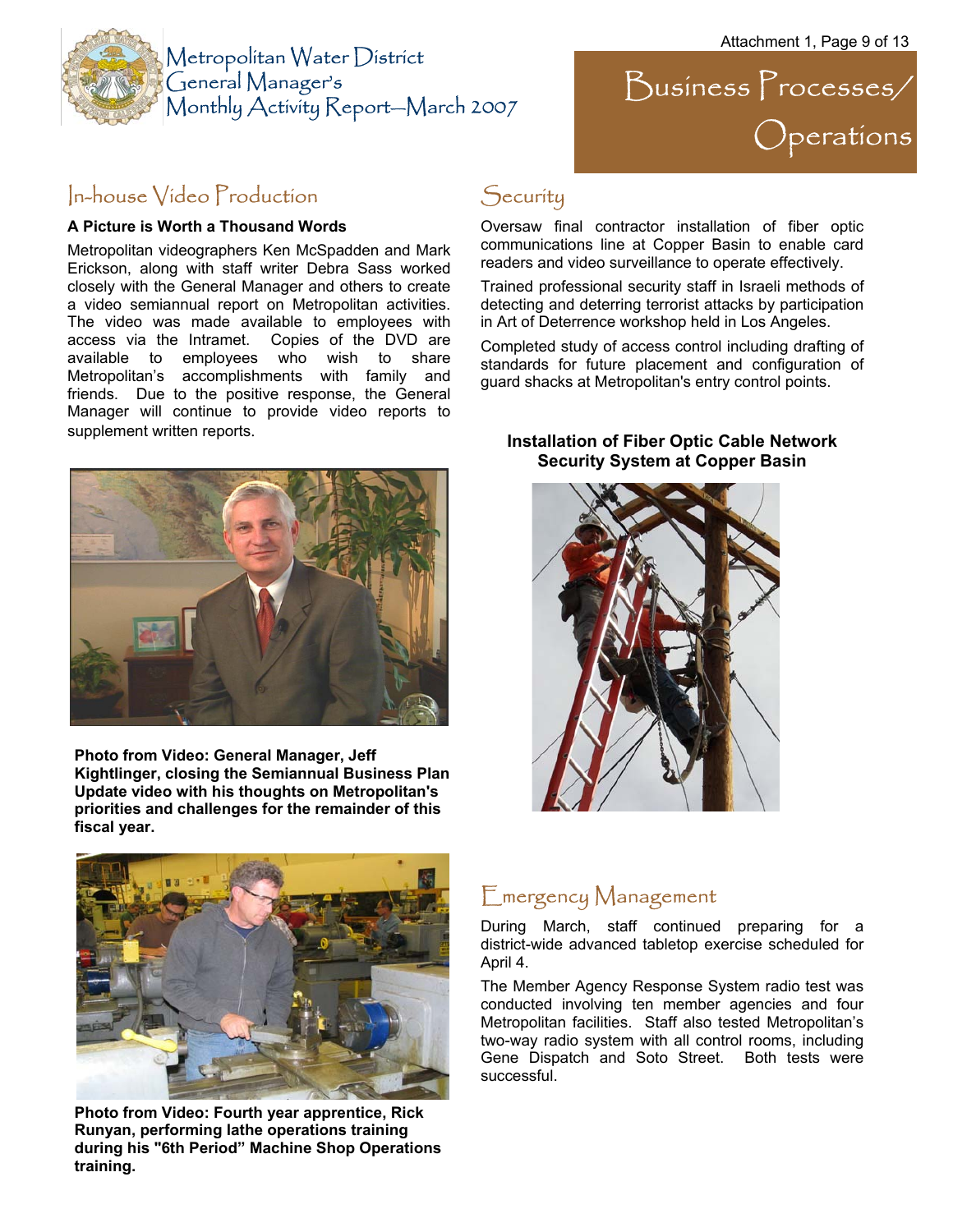

 $\sum$ usiness  $\sum$ rocesses/ Operations

#### Information Technology

#### **Planned and held SCADA / IT Cyber Security Forum in Burbank**

Staff worked with Santa Clara Valley Water District, ACWA, the California Department of Health Services and others to plan the SCADA cyber security forum. The forum was designed for the water sector to increase education and collaboration in properly securing SCADA systems, given their importance in controlling the flow and treatment of water.

The forum was held on March 29, 2007. Director John Morris made opening remarks to kick off the event. In all, more than 90 people attended the event, representing over 35 water utilities throughout the state of California.

#### **Implemented software patches to Metropolitan computer systems impacted by the change in Daylight Savings Time**

IT staff deployed software patches based on the change in the effective dates for daylight savings time. In addition to updates to Metropolitant desktops and laptops, patches were made to other hardware and software (i.e., BlackBerry devices, Servers, and the email/calendaring system).

#### **Performed live system testing of pilot Remote Terminal Units for the Automated Meter Reading Upgrade Project**

In March, as part of the Automatic Meter Reading Upgrade project, staff completed installation of the remaining pilot system Remote Terminal Units at field locations and continued live system testing.

#### **Performed IT Disaster Recovery Tabletop Exercise**

A tabletop exercise was conducted to ensure key IT staff were familiar with the procedures to follow during an emergency/disaster situation in mobilizing recovery efforts for critical IT systems.

#### **Continued work on PC Replacement project**

Staff evaluated and selected desktop and laptop hardware brand and models. For desktop PCs the Hewlett Packard xw4400 was selected. For laptops, the Hewlett Packard model nw8440 was chosen. A three-year enterprise software licensing agreement was established with Microsoft products. This agreement is projected to save Metropolitan \$900,000 in licensing fees over the next three years.

### Environmental, Health and Safety

An Environmental, Health and Safety Tactical Assessment and Compliance Task Force team was deployed to determine baseline site compliance of each of Metropolitan's facilities. Sixty percent of all Metropolitan facilities have been reviewed thus far. Integrating best management practices to provide sustainability and reduce environmental and safety risks addressed a number of safety and environmental management issues. General housekeeping issues were identified, and Environmental, Health and Safety and site staff developed solutions to meet regulatory requirements. The Task Force reviewed hazardous exposure, injury and illness prevention, general and construction safety, air quality, wastewater and storage tanks, and hazardous materials and waste management. Also, the task force has developed and enhanced Environmental, Health and Safety regulatory training plans.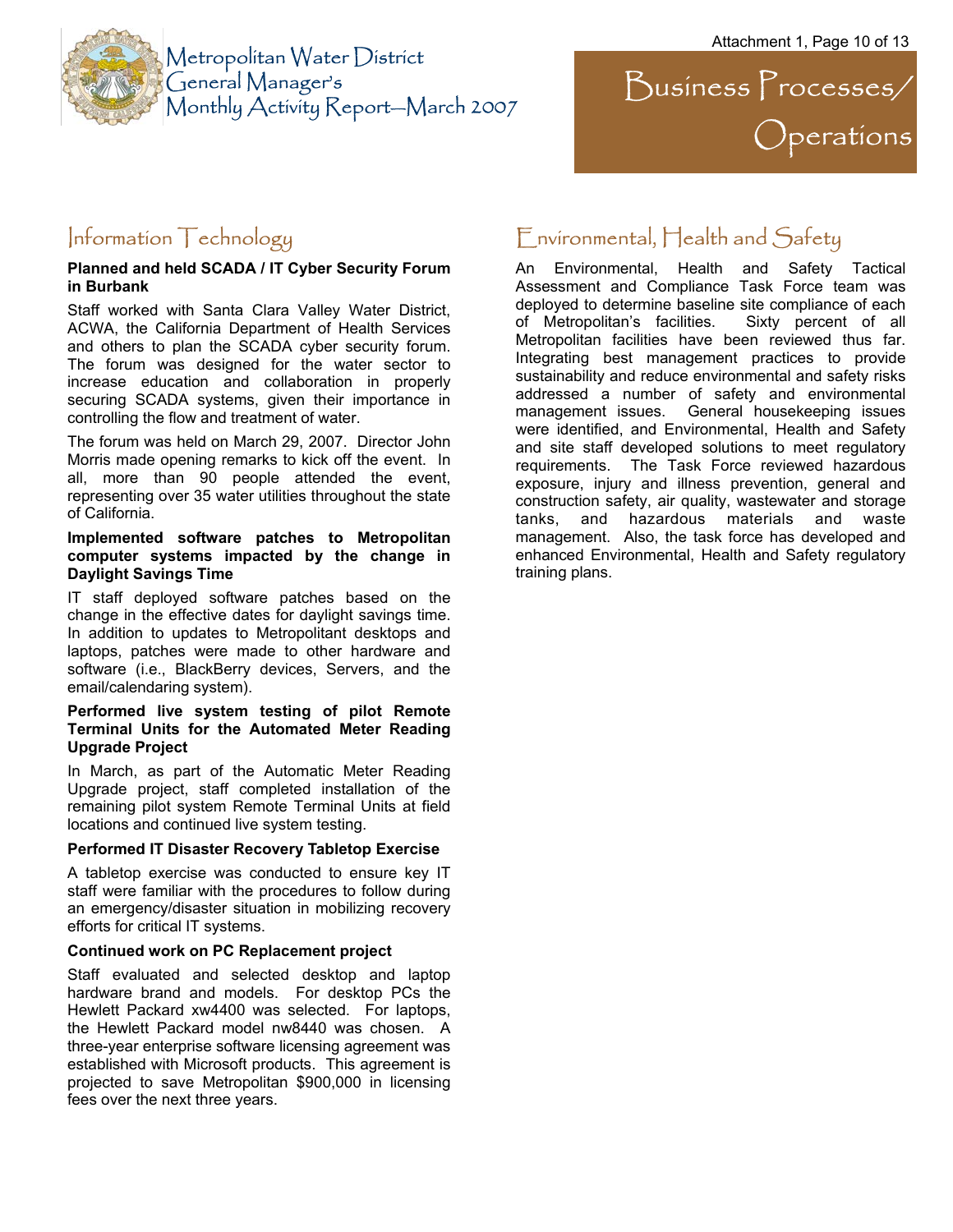External Affairs



### Federal Legislative Update

March 1: Metropolitan provided a letter of support to the House Resources Committee hearing on HR24, the measure to authorize the terms of the San Joaquin River Settlement Agreement.

Week of March 5: Assistant General Manager Roger Patterson and Deputy General Manager Timothy Quinn, briefed several key House and Senate officials on current events relative to the Bay-Delta. Officials included Representative Jim Costa, a member of the House Water and Power Subcommittee. Staff also met with the Assistant Secretary of Department of Interior, the Director of the U.S. Fish and Wildlife Service and the Commissioner of the Bureau of Reclamation to discuss federal participation in solutions for the Delta and emergency response activities.

March 26—29: Board Chairman Timothy Brick and Chief Administrative Officer Gilbert Ivey joined Los Angeles Mayor Antonio R. Villaraigosa and a delegation of 200 business leaders from 13 Southern California organizations in Washington, D.C., to lobby on water and other key issues. Meetings were held with senators Barbara Boxer and Dianne Feinstein; House Speaker Nancy Pelosi; representatives Lucille Roybal-Allard, Jane Harman, Henry Waxman, Grace Napolitano, Rick Rahall, Adam Schiff and Hilda Solis; and Jason Peltier, Deputy Assistant of the Department of Interior.

## State Legislative and Local Government Update

With more than 3,000 proposed bills introduced by members of the state Legislature, numerous bills of interest related to key Metropolitan issues have been identified including, but not limited to, water efficiency and reuse, bond implementation, storm water runoff, climate change and flood protection. Bills with potential to impact Metropolitan will be brought to the Board for positions over the next few months.

February 28 - March 2 – Metropolitan hosted an inspection trip for 11 Senate and Assembly staff members to provide a first-hand look at several of Metropolitan's facilities and programs that help supply imported water to Southern California.

### State Legislative and Local Government Update

March  $13$  – Metropolitan held a public stakeholder forum at the Castaic Lake Recreational Center to update local business leaders as well as federal, state and local legislative offices on the results of its pilot project to reduce E. Coli bacteria in water received from Castaic Lake.

March 15 – The Senate Natural Resources and Water Committee, the Senate Environmental Quality Committee, the Assembly Environmental Safety and Toxic Materials Committee and the Assembly Water, Parks and Wildlife Committee held a joint informational hearing to learn more about a Public Policy Institute of California's report on the Bay-Delta and to discuss new strategies for Delta sustainability. Resources Secretary Mike Chrisman and Delta Vision Blue Ribbon Task Force Chair Phil Isenberg were provided an opportunity to articulate the plan of response and action envisioned for the Delta Vision process. Metropolitan Assistant General Manager Roger Patterson provided an overview of the collaboration between the Department of Water Resources, State Water Contractors and Metropolitan to advance an emergency preparedness plan for responding to a catastrophic event in the Delta prior to long-term solutions being identified and achieved.

March 16 – General Manager Jeffrey Kightlinger, Deputy General Manager Linda Waade and Luis Cetina, Senior Government Affairs Representative, joined Vice Chair Tony Fellow for a briefing with Assemblyman Ed Hernandez and staff. The Assemblyman was given an overview of Metropolitan, followed by discussion on pending legislation, Bay-Delta and other member agency related local water issues.

March 21 – Metropolitan and the Upper San Gabriel Valley Municipal Water District co-hosted a community leaders breakfast briefing with Los Angeles County Supervisor Michael D. Antonovich. Joining the Supervisor were nearly 50 local elected officials, chamber of commerce's presidents and small business representatives. GM Kightlinger gave a brief overview on Metropolitan's water supplies and other key issues. Attending were Vice Chair Tony Fellow, Vice Chair Carol Kwan and Director Jim Edwards.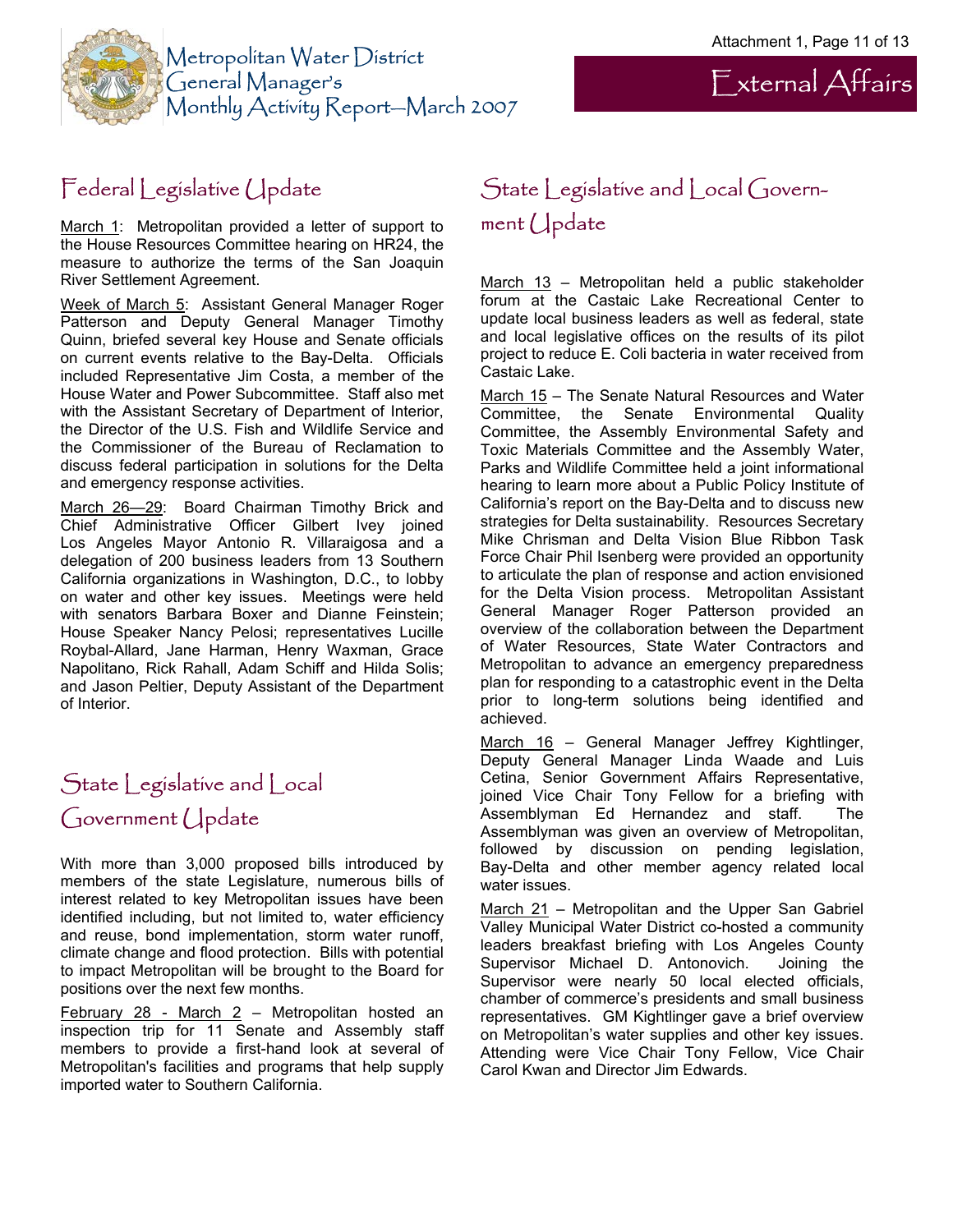

## External Affairs

### Community Outreach & Other Events

March  $3$  – Metropolitan provided a tour of Diamond Valley Lake and the Mills water treatment plant for engineering students from California State Polytechnic University, Pomona. Richard Hansen, General Manager for Three Valleys Water District, worked with Metropolitan on coordinating this event.

March 16, 19 & 20 - Staff conducted outreach to 700 residents in Yorba Linda regarding the planned Diemer water treatment plant shutdown.

March 20 - Staff met with Western Municipal Water District public information officers regarding public outreach for the Perris Valley Pipeline project.

March 22 - Staff assisted Water System Operations with San Jacinto Tunnel inspections for board and member agencies during the Colorado River Aqueduct shutdown.

### Media

- The Press Office managed multiple news media requests including recent finds of more quagga mussels on the Colorado River Aqueduct, how dry local conditions are impacting water supplies (including a live radio interview with Assistant General Manager/Chief Operating Officer Debra Man), the release of proposals to manage shortages on Colorado River shortage, the proposed Central Pool Augmentation tunnel, and an interview with GM Kightlinger as part of the Huell Howser (PBS) series on water issues in California.
- The Press Office collaborated with the Municipal Water District of Orange County to urge conservation in advance of a shutdown at the Diemer water treatment plant, resulting in coverage on local television news and in newspapers.
- Staff worked in partnership with Deni Elliot, Ethics Officer, to prepare an Ethics Program Overview DVD. The program is scheduled to begin in May with visits to member agencies to promote the resources and services available from Metropolitan's Ethics Office.
- Staff handled numerous media inquiries and requests for on-camera and radio interviews in response to the court ruling regarding *Watershed Enforcers v. California Department of Water Resources, et al.*

### **F**<sub>ducation</sub>

Education staff attended the following events:

- The California Regional Environmental Education Community Los Angeles regional leadership meeting to discuss the status of environmental education initiatives and partnerships in the greater Los Angeles County area.
- The twice-a-year meeting of the California Department of Water Resources' Water Education Advisory Committee to coordinate curriculum, discuss potential partnerships and share strategic planning, environmental education initiatives and program ideas.

Education staff conducted workshops/presentations, including:

- − Training on Metropolitan curricula to 53 K-12 teachers in Los Angeles, Orange, Riverside, and San Diego counties.
- Staff conducted two interactive classroom presentations to 60 San Fernando High School students on current water issues, the science of water and careers.
- Staff, in collaboration with Los Angeles Department of Water and Power, conducted a hands-on water quality workshop for 12 high school science teachers at the Los Angeles Unified School District Science Center in Van Nuys.
- Staff conducted presentations for 180 students at Hermosa View Elementary School.
- Staff conducted hands-on workshops at the Center for Water Education involving 100 second-grade students from Valley Vista Elementary in Hemet.
- − Staff conducted nine Diamond Valley Lake field trips and programs for 322 students from five Inland Empire schools.